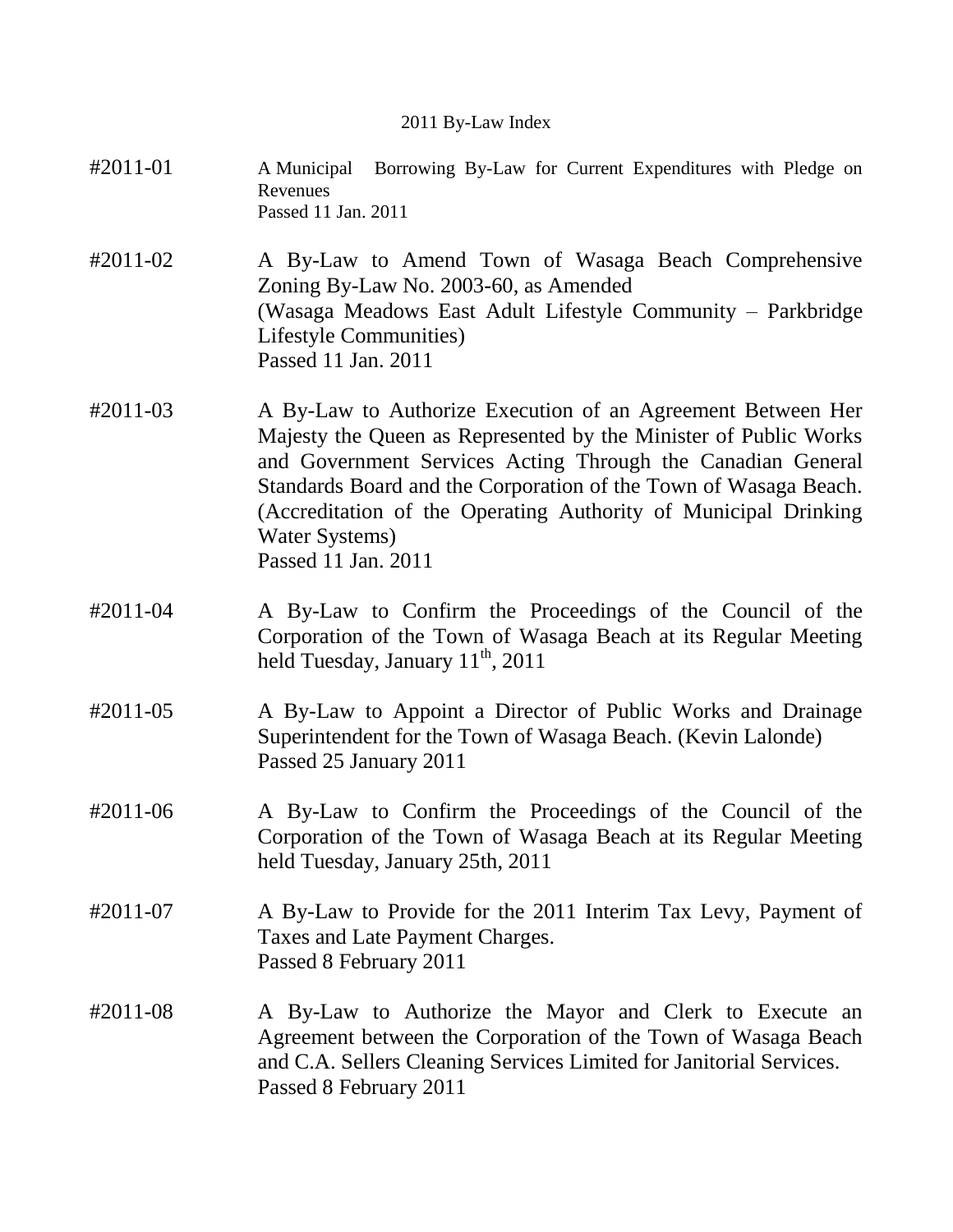| #2011-09             | A By-Law to Amend Town of Wasaga Beach Comprehensive<br>Zoning By-Law No. 2003-60, as Amended<br>(Wasaga Country Life Resort Phase 4C)<br>Passed 8 February 2011                            |
|----------------------|---------------------------------------------------------------------------------------------------------------------------------------------------------------------------------------------|
| $#2011-10$           | A By-Law to Amend Town of Wasaga Beach Comprehensive<br>Zoning By-Law No. 2003-60, as Amended<br>(Molella – 325 Shore Lane)<br>Passed 8 February 2011                                       |
| $#2011 - 11$         | A By-Law to Deem Parts of Plan 674, Town of Wasaga Beach, Not<br>To Be A Registered Plan of Subdivision<br>(Molella – 325 Shore Lane)<br>Passed 8 February 2011                             |
| #2011-12             | A By-Law to Adopt an Amendment to the Official Plan of the Town<br>of Wasaga Beach<br>(R. Tersigni (Iannucci) Investments – Constance Blvd.)<br>Passed 8 February 2011                      |
| $#2011-13$           | A By-Law to Amend Town of Wasaga Beach Comprehensive<br>Zoning By-Law No. 2003-60, as Amended<br>(R. Tersigni (Iannucci) Investments – Constance Blvd.)<br>Passed 8 February 2011           |
| #2011-14             | A By-Law to Deem Parts of Plan 930, Town of Wasaga Beach, Not<br>To Be A Registered Plan of Subdivision<br>(R. Tersigni (Iannucci) Investments – Constance Blvd.)<br>Passed 8 February 2011 |
| $\text{\#}2011 - 15$ | A By-Law to Authorize the Mayor and Clerk to Execute Agreements<br>and Documents Regarding the Purchase of Land<br>(Jewish Community Centre – 203 Old Mosley)<br>Passed 8 February 2011     |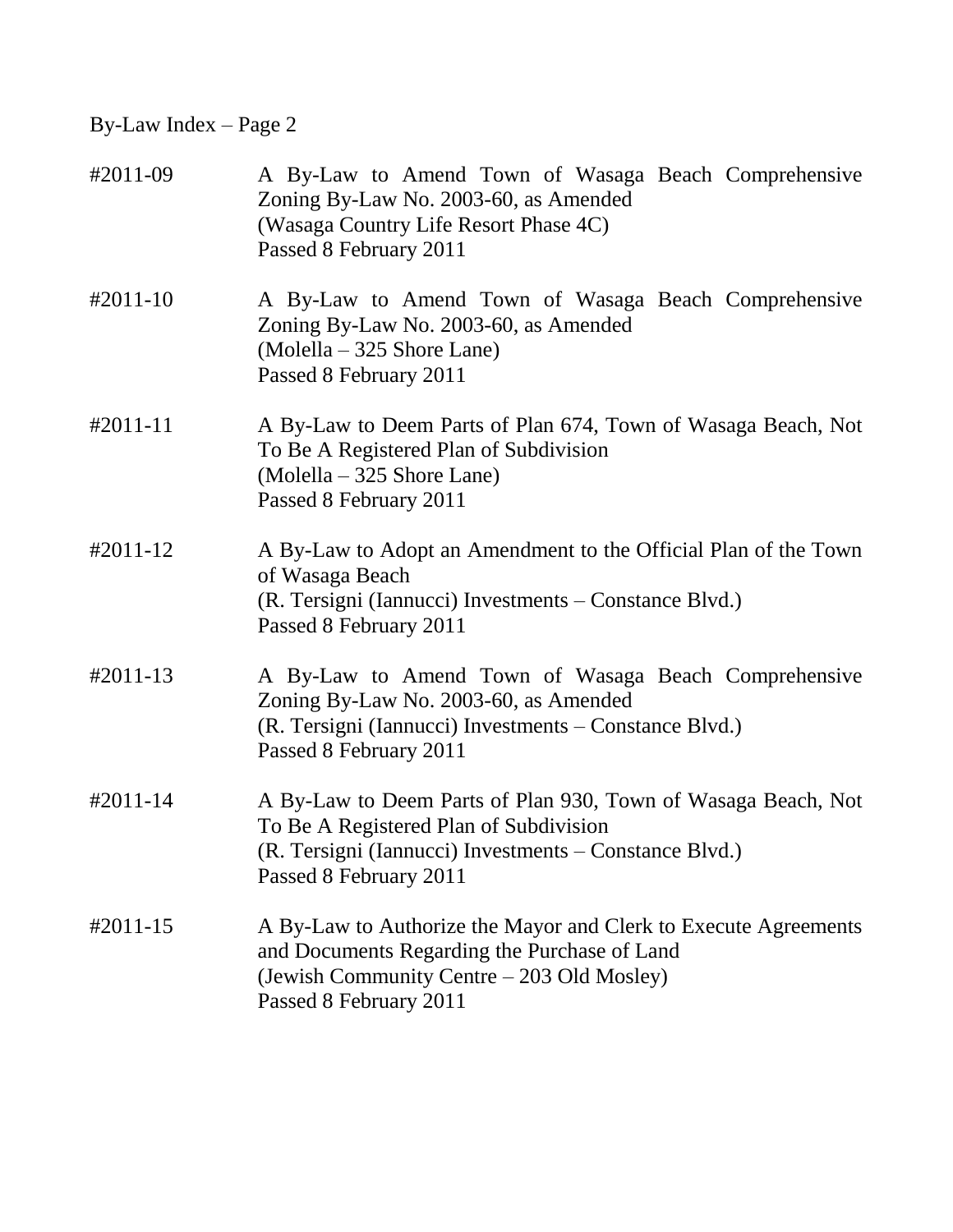| #2011-16      | A By-Law to Confirm the Proceedings of the Council of the<br>Corporation of the Town of Wasaga Beach at its Regular Meeting<br>held Tuesday, February 8 <sup>th</sup> , 2011                                                                                    |
|---------------|-----------------------------------------------------------------------------------------------------------------------------------------------------------------------------------------------------------------------------------------------------------------|
| $\#2011 - 17$ | A By-Law to Adopt Workplace Violence and Harassment Policies<br>and Procedures<br>Passed 22 February 2011                                                                                                                                                       |
| $#2011-18$    | A By-Law to Authorize the Acquisition of an Interest in Certain<br>Lands<br>(Bed of Nottawasaga River – Knox Rd. E. to Woodland Dr.)<br>Passed 22 February 2011                                                                                                 |
| #2011-19      | A By-Law to Authorize the Mayor and the Clerk to Execute an<br>Agreement between The Corporation of the Town of Wasaga Beach<br>and Caithkin Treatment Foster Homes for Use of the Youth Centre<br>(Caithkin Treatment Foster Homes)<br>Passed 22 February 2011 |
| #2011-20      | A By-Law to Amend Schedule "A" of By-Law No. 2010-109,<br>amending By-Law No. 2009-23, being a By-Law to Regulate the<br>Town of Wasaga Beach Water Works Utility and to Consolidate the<br><b>Water Works Utility Regulations</b><br>Passed 22 February 2011)  |
| #2011-21      | A By-Law to Assume, Close, Stop up and Convey Part of Lot 22,<br>Concession 10, being Part 6 on Plan 51R-32439, Town of Wasaga<br>Beach, County of Simcoe<br>(Earl St. Part 6 Easement – Johnson & Bakoc)<br>Passed 22 February 2011)                           |
| #2011-22      | A By-Law to Confirm the Proceedings of the Council of the<br>Corporation of the Town of Wasaga Beach at its Regular Meeting<br>held Tuesday, February 22, 2011                                                                                                  |
| #2011-23      | A By-Law to Confirm the Proceedings of the Council of the<br>Corporation of the Town of Wasaga Beach at its Regular Meeting<br>held Tuesday, March 8, 2011                                                                                                      |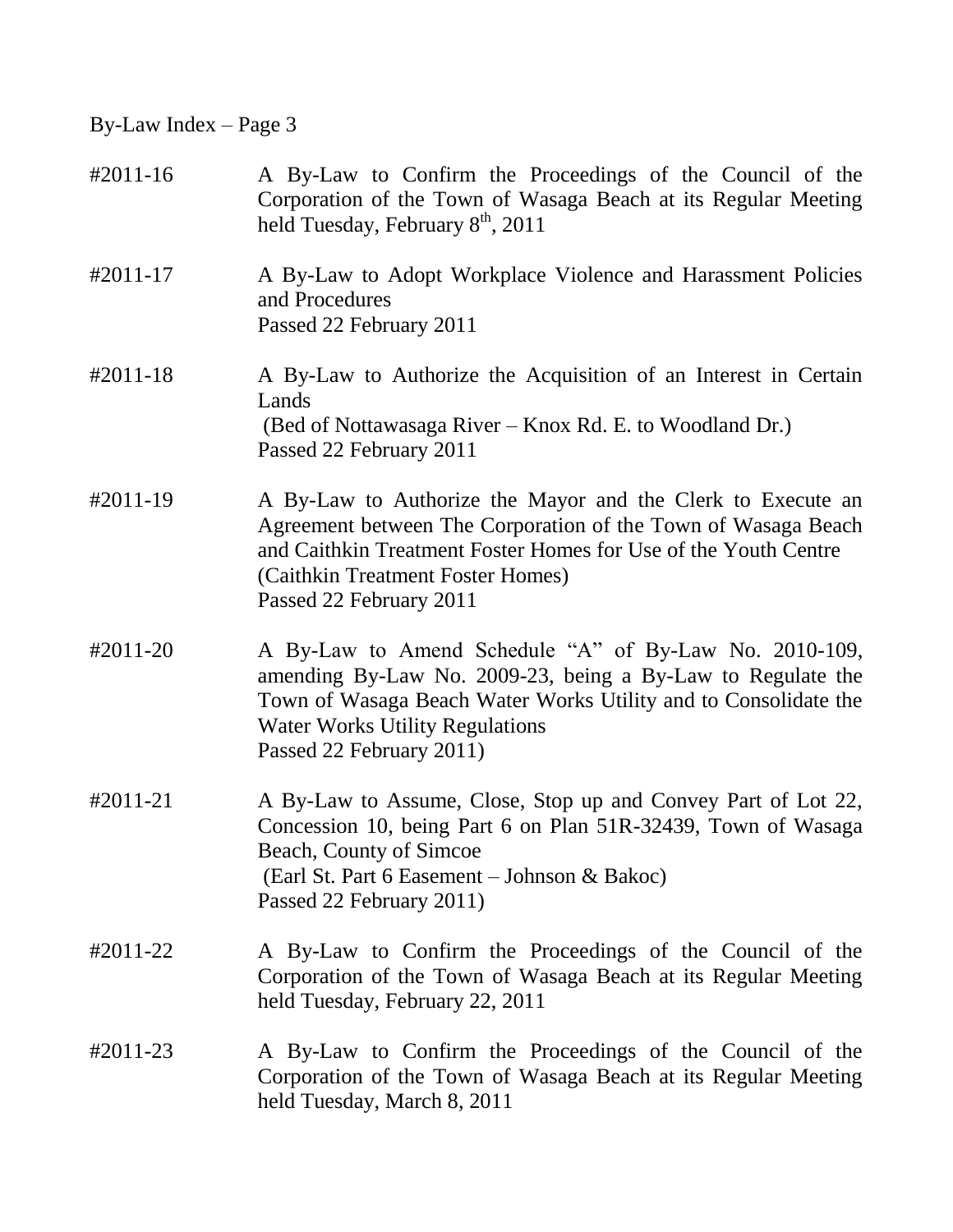| #2011-24   | A By-Law to Authorize the Mayor and the Clerk to Execute an<br>Agreement between the Corporation of the Town of Wasaga Beach<br>and County of Simcoe (CBRNE – HAZMAT)<br>Passed 22 March 2011                                                |
|------------|----------------------------------------------------------------------------------------------------------------------------------------------------------------------------------------------------------------------------------------------|
| #2011-25   | A By-Law to Adopt a Policy for the Public Appointments by<br><b>Council to Various Boards and Committees</b><br>Passed 22 March 2011                                                                                                         |
| #2011-26   | A By-Law to Assume, Close, Stop Up and Convey Part 3 and Part 4<br>on Plan 51R-26051, Plan 969 and Part of Lot 9 Concession 16,<br>Town of Wasaga Beach, County of Simcoe<br>(1094 River Road West – June Whittley)<br>Passed 22 March 2011  |
| #2011-27   | A By-Law to Assume, Close, Stop Up and Convey Part of Lot 22,<br>Concession 10, being Part 5 on Plan 51R-32439, Town of Wasaga<br>Beach, County of Simcoe<br>(Earl St. Part 5 Easement - Hamilton/Wood & Stracinski)<br>Passed 22 March 2011 |
| #2011-28   | A By-Law to Adopt Terms of Reference for the Town of Wasaga<br><b>Beach Healthy Community Network</b><br>Passed 22 March 2011                                                                                                                |
| #2011-29   | A By-Law to Amend By-Law No. 2002-63, Being a By-Law to<br>Regulate and Control Animals within the Town of Wasaga Beach<br>(Number of Cats from 6 reduced to 3)<br>Passed 22 March 2011                                                      |
| $#2011-30$ | A By-Law to Confirm the Proceedings of the Council of the<br>Corporation of the Town of Wasaga Beach at its Regular Meeting<br>held Tuesday, March 22, 2011                                                                                  |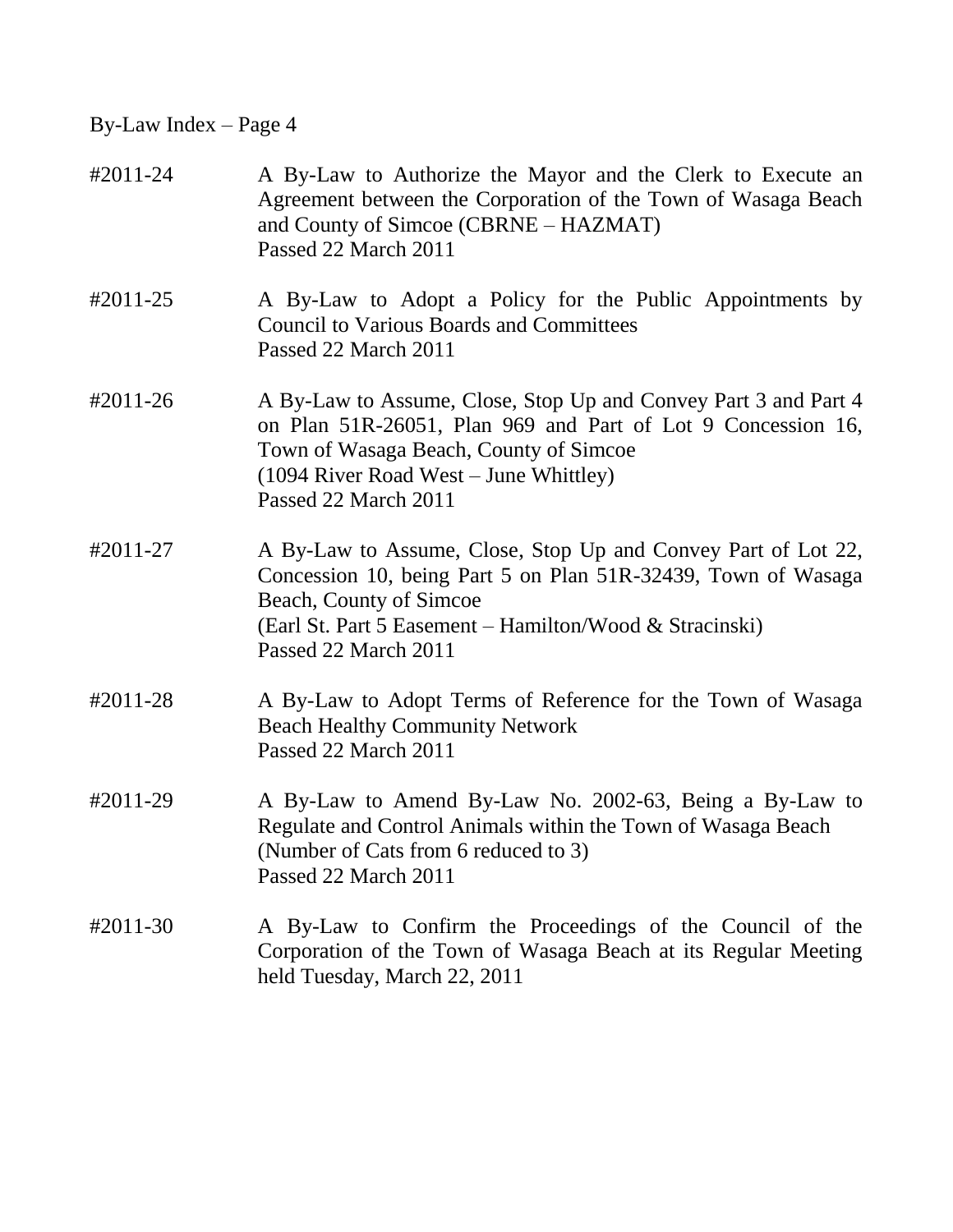| #2011-31 | A By-Law to Establish Fees and Charges to be Collected by the<br>Corporation of the Town of Wasaga Beach<br>Passed 12 April 2011                                                                                |
|----------|-----------------------------------------------------------------------------------------------------------------------------------------------------------------------------------------------------------------|
| #2011-32 | A By-Law to Assume, Close, Stop Up and Convey Part 1 and Part 2<br>on Plan 51R-33640, Town of Wasaga Beach, County of Simcoe.<br>(Berkley Homes - off Beck St. unopened Road Allowance)<br>Passed 12 April 2011 |
| #2011-33 | A By-Law to Amend Town of Wasaga Beach Comprehensive<br>Zoning By-Law No. 2003-60, as Amended<br>(Bifolchi - 285 Deerbrook Drive)<br>Passed 12 April 2011                                                       |
| #2011-34 | A By-Law to Amend Town of Wasaga Beach Comprehensive<br>Zoning By-Law No. 2003-60, as Amended<br>(Baywood Way, Ramblewood Way, Trillium)<br>Passed 12 April 2011                                                |
| #2011-35 | A By-Law to Authorize the Execution of a Tax Arrears Extension<br>Agreement<br>$(S. Raso - 24 Wilhelm St.)$<br>Passed 12 April 2011                                                                             |
| #2011-36 | A By-Law to Confirm the Proceedings of the Council of the<br>Corporation of the Town of Wasaga Beach at its Regular Meeting<br>held Tuesday, April 12, 2011                                                     |
| #2011-37 | A By-Law to Adopt the Estimates of All Sums Required for All<br>Municipal Purposes during the Year 2011<br>$(2011$ Budget)<br>Passed 26 April 2011                                                              |
| #2011-38 | A By-Law to Set the 2011 Tax Rates and to Levy Taxes for the Year<br>2011<br>Passed 26 April 2011                                                                                                               |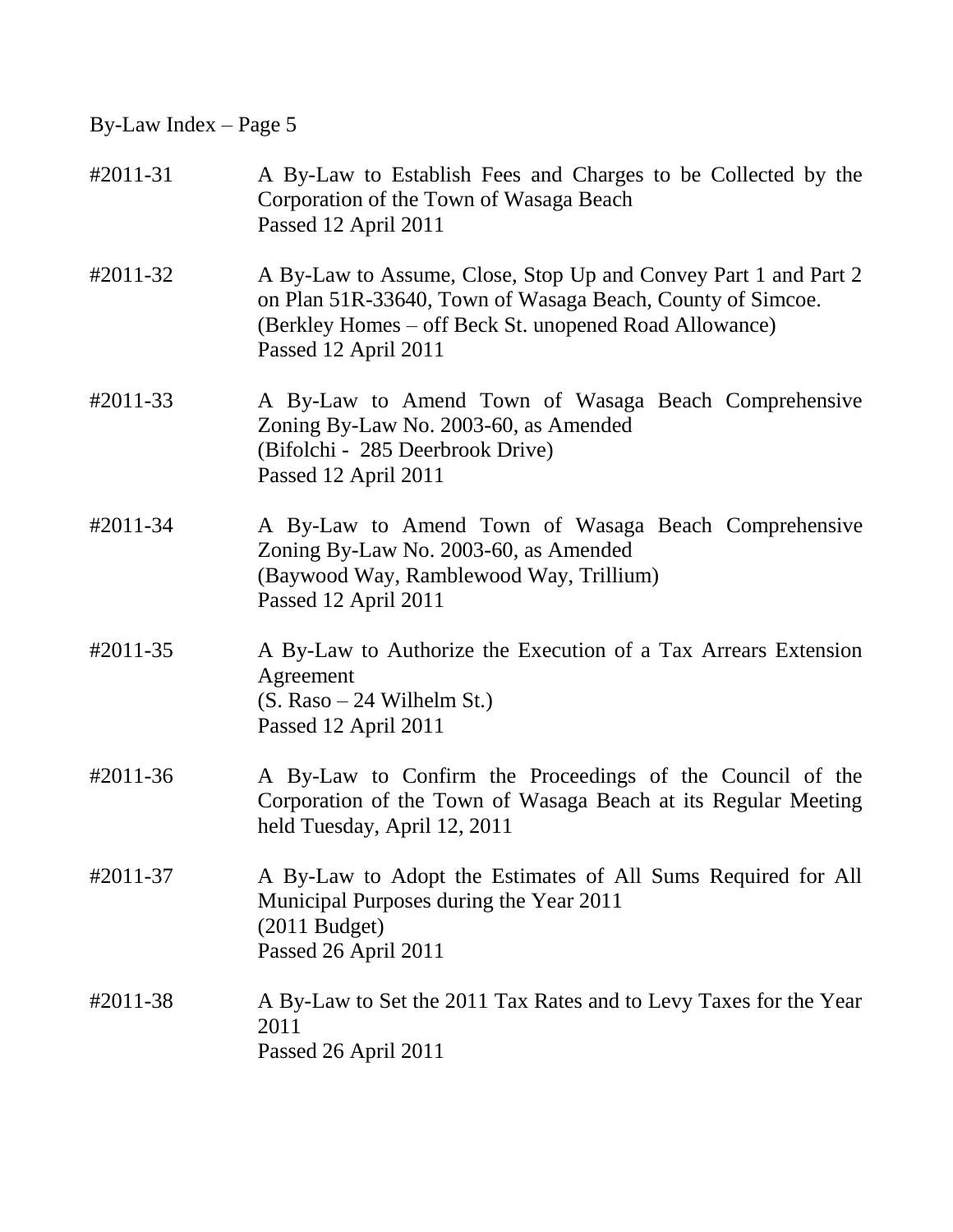| #2011-39      | A By-Law to Adopt Terms of Reference for the Town of Wasaga<br><b>Beach Property Standards Committee</b><br>Passed 26 April 2011                                                                                                                                                                    |
|---------------|-----------------------------------------------------------------------------------------------------------------------------------------------------------------------------------------------------------------------------------------------------------------------------------------------------|
| $\#2011 - 40$ | A By-Law to Adopt Terms of Reference for the Town of Wasaga<br><b>Beach Public Library Board</b><br>Passed 26 April 2011                                                                                                                                                                            |
| $#2011 - 41$  | A By-Law to Appoint Municipal Law Enforcement Officers for the<br>Town of Wasaga Beach<br>(David Listro, Keir Szumlanski, Darren East, Brandon Vig, Jonathan<br>Barrett, Jeffrey Habel, Jason Bracey, Courtney Blake, Emily Ryerse)<br>Passed 26 April 2011                                         |
| #2011-42      | A By-Law to Authorize the Execution of Tax Arrears Extension<br>Agreement<br>(Emilia Aiello)<br>Passed 26 April 2011                                                                                                                                                                                |
| #2011-43      | A By-Law to Authorize the Mayor and Clerk to Execute an<br>Agreement between The Corporation of the Town of Wasaga Beach<br>and Charles Walton (Classic Hospitality Management)<br>Passed 26 April 2011                                                                                             |
| #2011-44      | A By-Law to Exempt Certain Lands from Part Lot Control Pursuant<br>to Section $50(7)$ of the <i>Planning Act</i> , in respect of lands described as<br>Part of Block 2, Registered Plan 51M-923 in the Town of Wasaga<br>Beach, County of Simcoe<br>(Hamount – Stonebridge)<br>Passed 26 April 2011 |
| #2011-45      | A By-Law to Confirm the Proceedings of the Council of the<br>Corporation of the Town of Wasaga Beach at its Regular Meeting<br>held Tuesday, April 26, 2011                                                                                                                                         |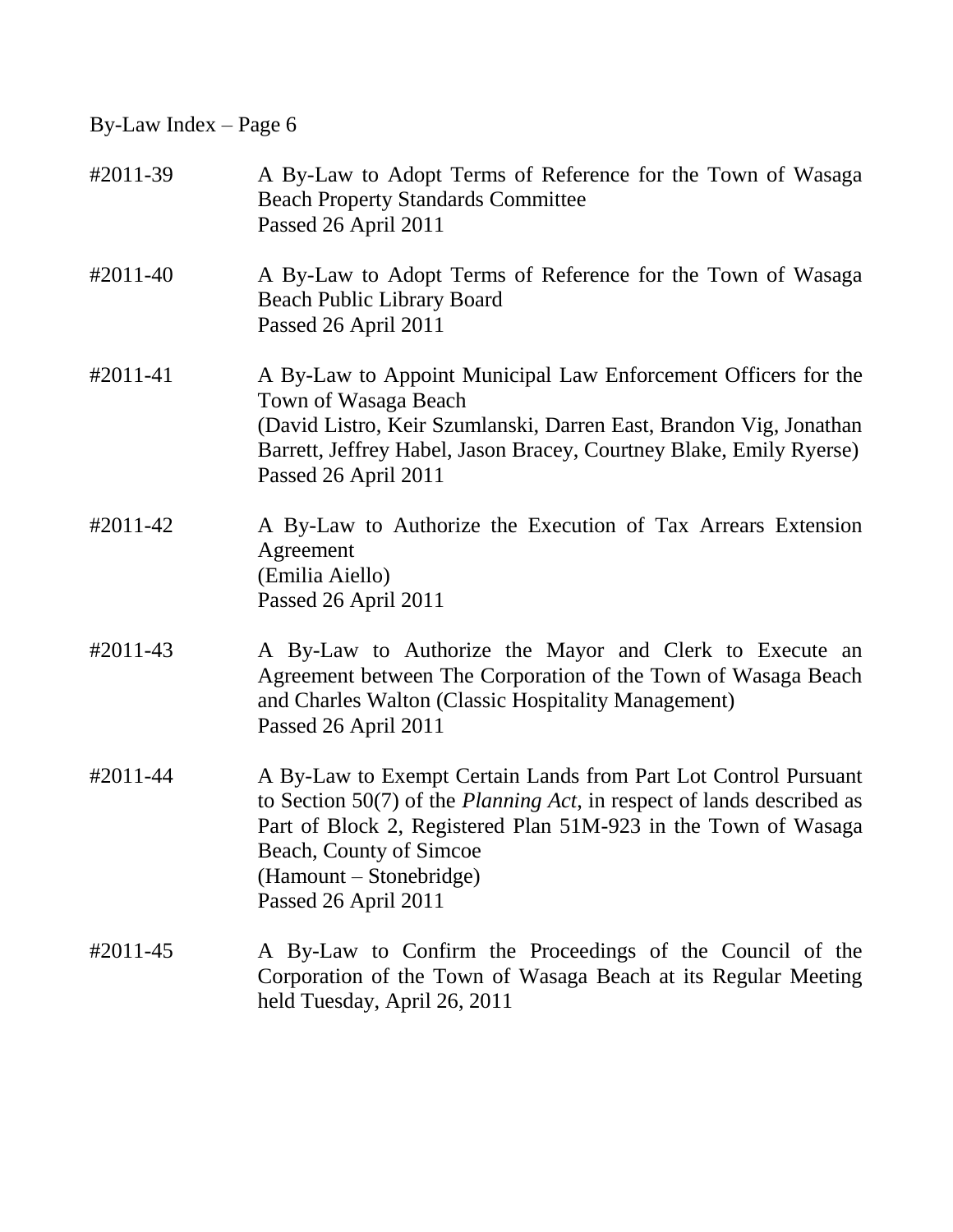| #2011-46 | A By-Law to Authorize the Mayor and Clerk to Execute a<br>Memorandum of Understanding Agreement between<br>The<br>Corporation of the Town of Wasaga Beach and Dr. Joe Greyling for<br>a Medical Practice<br>Passed 10 May 2011                                                          |
|----------|-----------------------------------------------------------------------------------------------------------------------------------------------------------------------------------------------------------------------------------------------------------------------------------------|
| #2011-47 | A By-Law to Authorize the Mayor and Clerk to Execute<br>a<br>Memorandum of Understanding Agreement between<br>The<br>Corporation of the Town of Wasaga Beach and Dr. Shoshana Urson<br>for a Medical Practice<br>Passed 10 May 2011                                                     |
| #2011-48 | A By-Law to Authorize Execution of an Agreement with Georgian<br>Coach Lines for the Operation of the Wasaga Beach Transit Service.<br>Passed 10 May 2011                                                                                                                               |
| #2011-49 | A By-Law to Exempt Certain Lands from Part Lot Control Pursuant<br>to Section 50(7) of The Planning Act, in Respect of Lands described<br>as Part of Block 2, Registered Plan 51M-923 in the Town of Wasaga<br>Beach, County of Simcoe<br>(Hamount – Stonebridge)<br>Passed 10 May 2011 |
| #2011-50 | A By-Law to Amend Town of Wasaga Beach Comprehensive<br>Zoning By-Law No. 2003-60, as Amended.<br>(Hamount – Stonebridge)<br>Passed 10 May 2011                                                                                                                                         |
| #2011-51 | A By-Law to Confirm the Proceedings of the Council of the<br>Corporation of the Town of Wasaga Beach at its Regular Meeting<br>held Tuesday, May 10, 2011.                                                                                                                              |
| #2011-52 | A By-Law to Amend By-Law No. 2005-17, Being a By-Law to<br>Establish Rates and Regulations for the Parking of Vehicles within<br>the Town of Wasaga Beach.<br>Passed 24 May 2011                                                                                                        |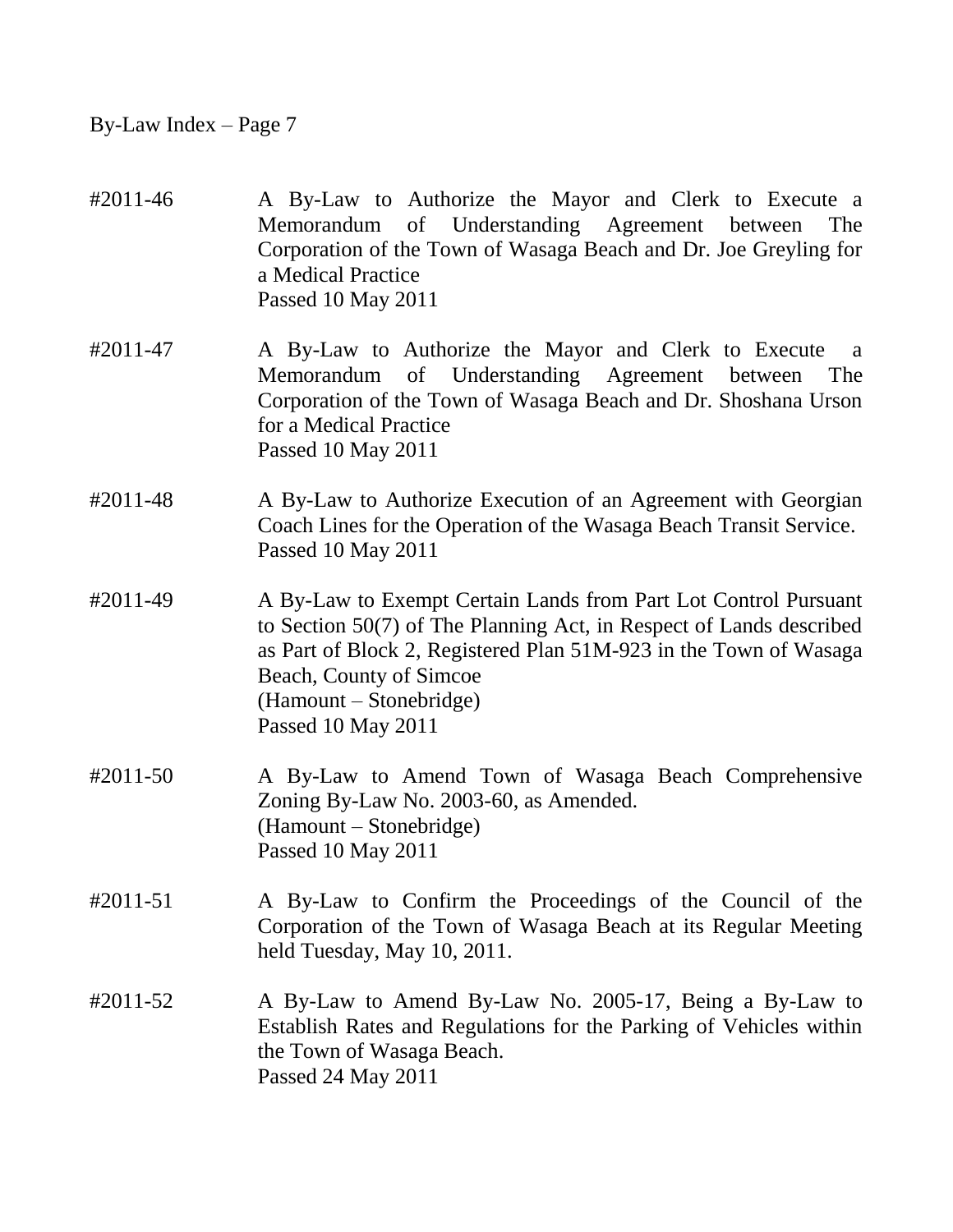| #2011-53   | A By-Law to Amend By-Law No. 2007-38, Being a By-Law to<br>License, Regulate and Govern Businesses Carried on within the<br>Municipality. (Hawker & Peddlar)<br>Passed 24 May 2011 |
|------------|------------------------------------------------------------------------------------------------------------------------------------------------------------------------------------|
| #2011-54   | A By-Law to Amend Town of Wasaga Beach Comprehensive<br>Zoning By-Law No. 2003-60, as Amended.<br>(Country Meadows – Klondike Park)<br>Passed 24 May 2011                          |
| #2011-55   | A By-Law to Amend Town of Wasaga Beach Comprehensive<br>Zoning By-Law No. 2003-60, As Amended.<br>$(44^{\text{th}}, 45^{\text{th}} \& \text{ Pucinni Dr.})$<br>Passed 24 May 2011  |
| #2011-56   | A By-Law to Adopt an Amendment to the Official Plan of the Town<br>of Wasaga Beach.<br>(OPA #25 – 44 <sup>th</sup> , 45 <sup>th</sup> & Pucinni Dr.)<br>Passed 24 May 2011         |
| #2011-57   | A By-Law to Adopt Terms of Reference for the Wasaga River<br>Resources Advisory Committee.<br>Passed 24 May 2011                                                                   |
| #2011-58   | A By-Law to Confirm the Proceedings of the Council of the<br>Corporation of the Town of Wasaga Beach at its Regular Meeting<br>held Tuesday, May 24, 2011.                         |
| #2011-59   | A By-Law to Assume, Close, Stop Up and Dedicate the Unimproved<br>Portion of White Birch Way as a Public Walkway and Maintenance<br>Access.<br>Passed 25 May, 2011                 |
| $#2011-60$ | A By-Law to Confirm the Proceedings of the Council of the<br>Corporation of the Town of Wasaga Beach at its Special Meeting<br>held Wednesday, May 25, 2011.                       |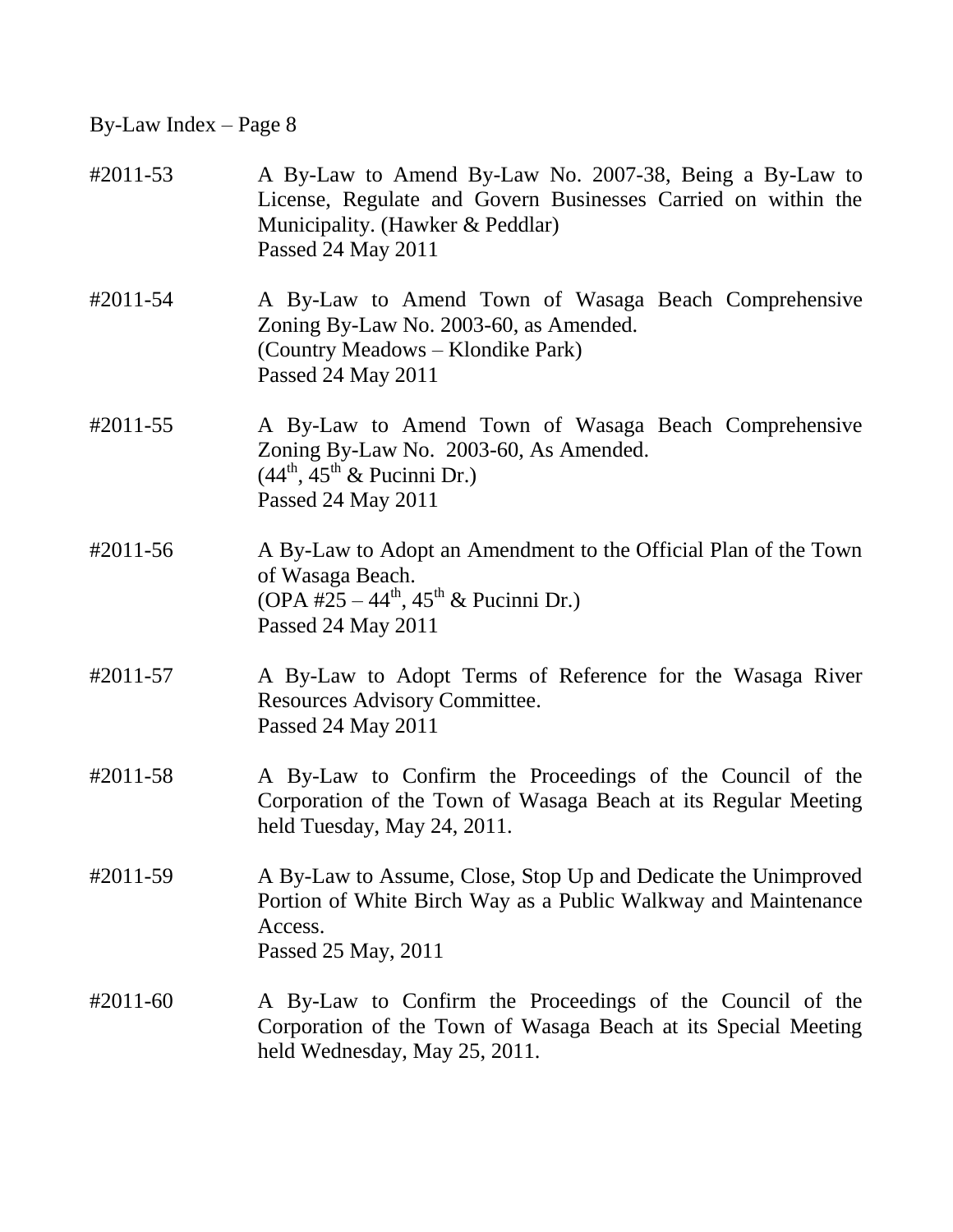| $#2011-61$           | A By-Law to Adopt an Annual Accessibility Plan.<br>Passed 14 June 2011                                                                                                                                                                                                                 |
|----------------------|----------------------------------------------------------------------------------------------------------------------------------------------------------------------------------------------------------------------------------------------------------------------------------------|
| $\text{\#}2011 - 62$ | A By-Law to Assume, Close, Stop Up and Convey Part of Lot 22,<br>Concession 10, Being Part 7 on Plan 51R-32439, Town of Wasaga<br>Beach, County of Simcoe. (Earl St. – Eric Lange)<br>Passed 14 June 2011                                                                              |
| $\text{\#}2011 - 63$ | A By-Law to Authorize Execution of an Agreement between Her<br>Majesty The Queen in Right of the Province of Ontario (Represented<br>by the Minister of Agriculture, Food and Rural Affairs) and the<br>Town of Wasaga Beach.<br>(OSTAR – Water Infrastructure)<br>Passed 14 June 2011 |
| #2011-64             | A By-Law to Authorize Execution of an Agreement between Her<br>Majesty The Queen in Right of the Province of Ontario (Represented<br>by the Minister of Transportation for the Province of Ontario) and<br>the Town of Wasaga Beach                                                    |

(Gas Tax Funds for Public Transportation) Passed 14 June 2011

- #2011-65 A By-Law to Authorize Execution of a Court Security Agreement with the Huronia West Ontario Provincial Policy and the Town of Wasaga Beach. (Court Security Agreement) Passed 14 June 2011
- #2011-66 A By-Law to Appoint a Property Standards Officer for the Town of Wasaga Beach. (David Listro) Passed 14 June 2011
- #2011-67 A By-Law to Amend Schedule "A" of By-Law No. 2005-85, being a By-Law Respecting Construction, Demolition and Change of Use Permits and Inspections. (Fees) Passed 14 June 2011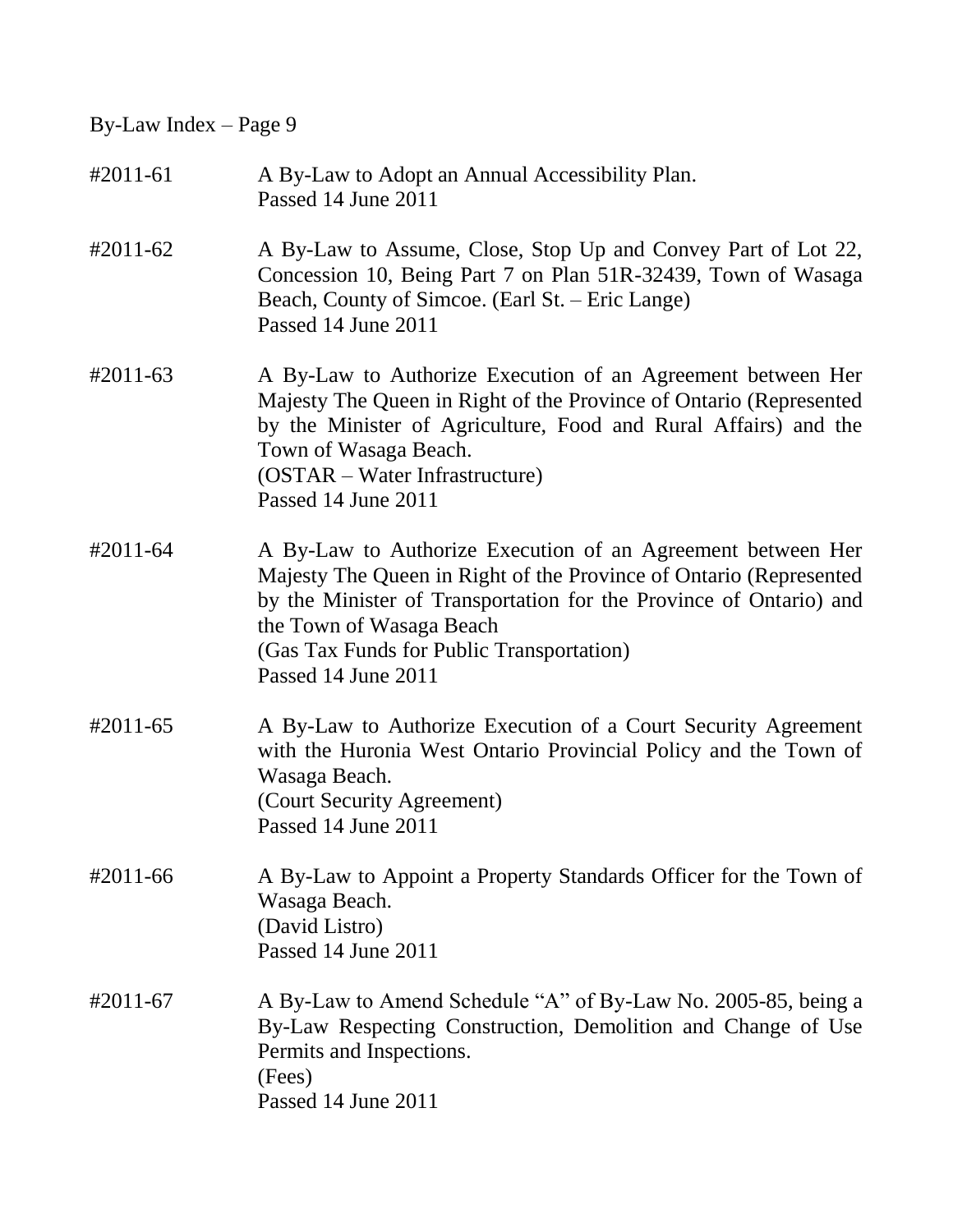| #2011-68 | A By-Law to Adopt a Records Management Policy, Records<br>Retention Policy and Freedom of Information and Protection of<br>Privacy Routine Disclosure and Active Dissemination Policy.<br>Passed 14 June 2011                                        |
|----------|------------------------------------------------------------------------------------------------------------------------------------------------------------------------------------------------------------------------------------------------------|
| #2011-69 | A By-Law to Authorize the Mayor and Clerk to Execute an<br>Agreement between the Corporation of the Town of Wasaga Beach<br>and 2156905 Ontario Ltd. (Shaun Mahoney) (Caring Hands) for the<br>Purchase and Operation of Garbage and Recycling Bins. |
| #2011-70 | A By-Law to Confirm the Proceedings of the Council of the Town of<br>Wasaga Beach at its Regular Meeting held Tuesday, June 14, 2011.                                                                                                                |
| #2011-71 | A By-Law to Amend Town of Wasaga Beach Comprehensive<br>Zoning By-Law No. 2003-60, as Amended.<br>$(Hamount - Lift of H)$<br>Passed 28 June 2011                                                                                                     |
| #2011-72 | A By-Law to Authorize Execution of a Sub Lease Agreement with<br>Rogers Communications Inc. and the Town of Wasaga Beach<br>(Rogers Tower for new Fire Hall at Wasaga Distribution)<br>Passed 28 June 2011                                           |
| #2011-73 | A By-Law to Authorize The Mayor and Clerk to Execute an<br>Agreement between The Corporation of the Town of Wasaga Beach<br>and Her Majesty The Queen in Right of Ontario<br>(Parking Tag Program)<br>Passed 28 June 2011                            |
| #2011-74 | A By-Law to Amend By-Law No. 2011-38, being a By-Law to Set<br>the 2011 Tax Rates and to Levy Taxes for the Year 2011<br>Passed 28 June 2011                                                                                                         |
| #2011-75 | A By-Law to Confirm the Proceedings of the Council of the<br>Corporation of the Town of Wasaga Beach at its Regular Meeting<br>held Tuesday, June 28, 2011.                                                                                          |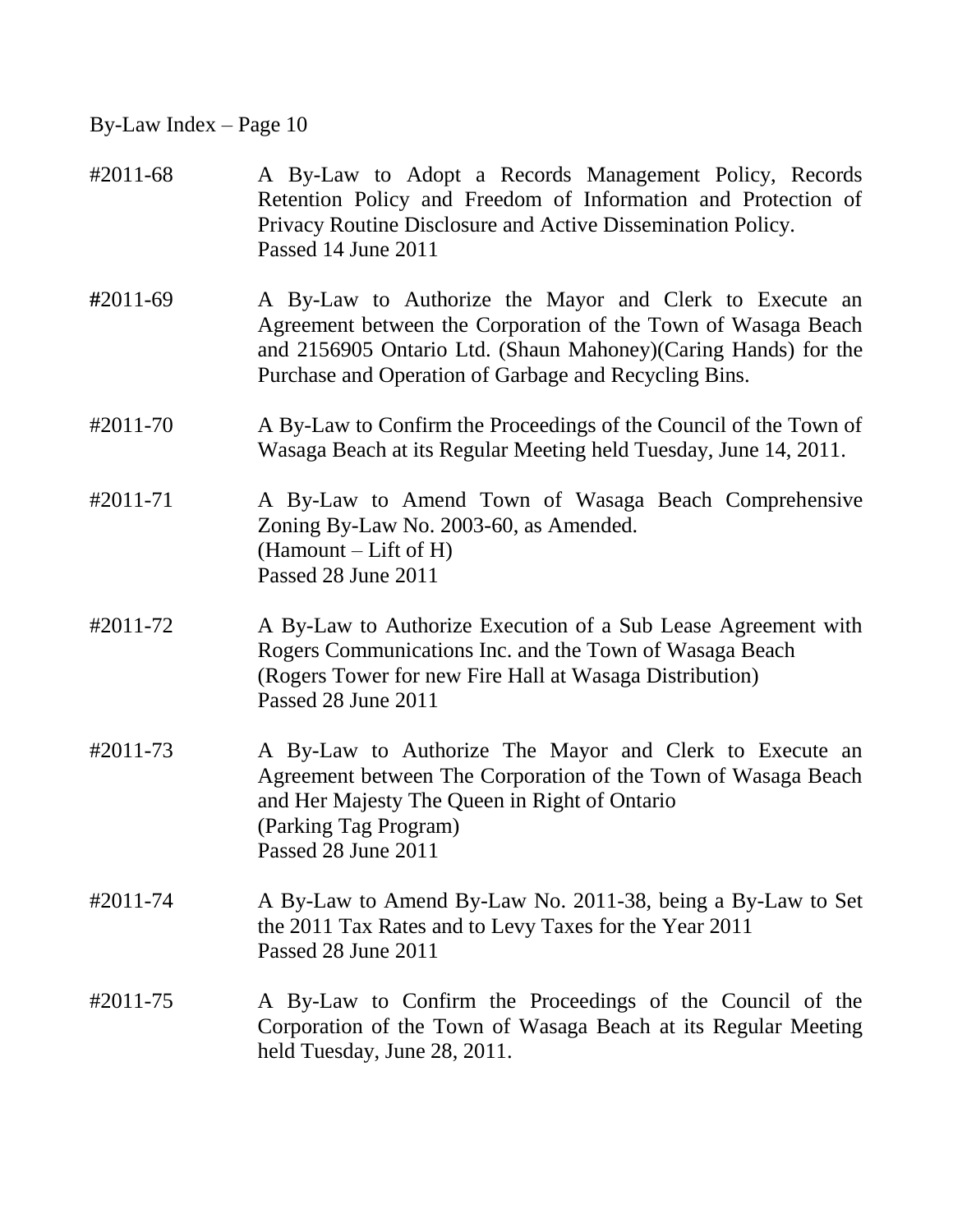| #2011-76 | A By-Law to Amend By-Law No. 2007-22, as amended, Being a<br>By-Law to Implement a Wage Increase for Non-Union Employees<br>Passed 26 July 2011                                     |
|----------|-------------------------------------------------------------------------------------------------------------------------------------------------------------------------------------|
| #2011-77 | A By-Law to Adopt a Records Management Program – Human<br><b>Resources Personnel Files Policy</b><br>Passed 26 July 2011                                                            |
| #2011-78 | A By-Law to Provide a Schedule of Retention Periods for the<br>Records of the Town of Wasaga Beach<br>Passed 26 July 2011                                                           |
| #2011-79 | A By-Law to Amend By-Law No. 2005-17, Being a By-Law to<br>Establish Rates and Regulations for the Parking of Vehicles within<br>the Town of Wasaga Beach<br>Passed 26 July 2011    |
| #2011-80 | A By-Law to Appoint a Treasurer for the Town of Wasaga Beach<br>(Monica Quinlan)<br>Passed 26 July 2011                                                                             |
| #2011-81 | A By-Law to Confirm the Proceedings of the Council of the<br>Corporation of the Town of Wasaga Beach at its Regular Meeting<br>held Tuesday, July 26, 2011.                         |
| #2011-82 | A By-Law to Authorize Execution of an Agreement with Wasaga<br>Distribution Inc. and The Town of Wasaga Beach.<br>Passed 30 August 2011                                             |
| #2011-83 | A By-Law to Deem the New Fire Hall as a Municipal Capital<br>Facility and Exempt this Location from Municipal, County and<br><b>School Board Taxation.</b><br>Passed 30 August 2011 |
| #2011-84 | A By-Law to Authorize an Encroachment Agreement<br>(L. Mason – 2168 Shore Lane at $70^{th}$ )<br>Passed 30 August 2011                                                              |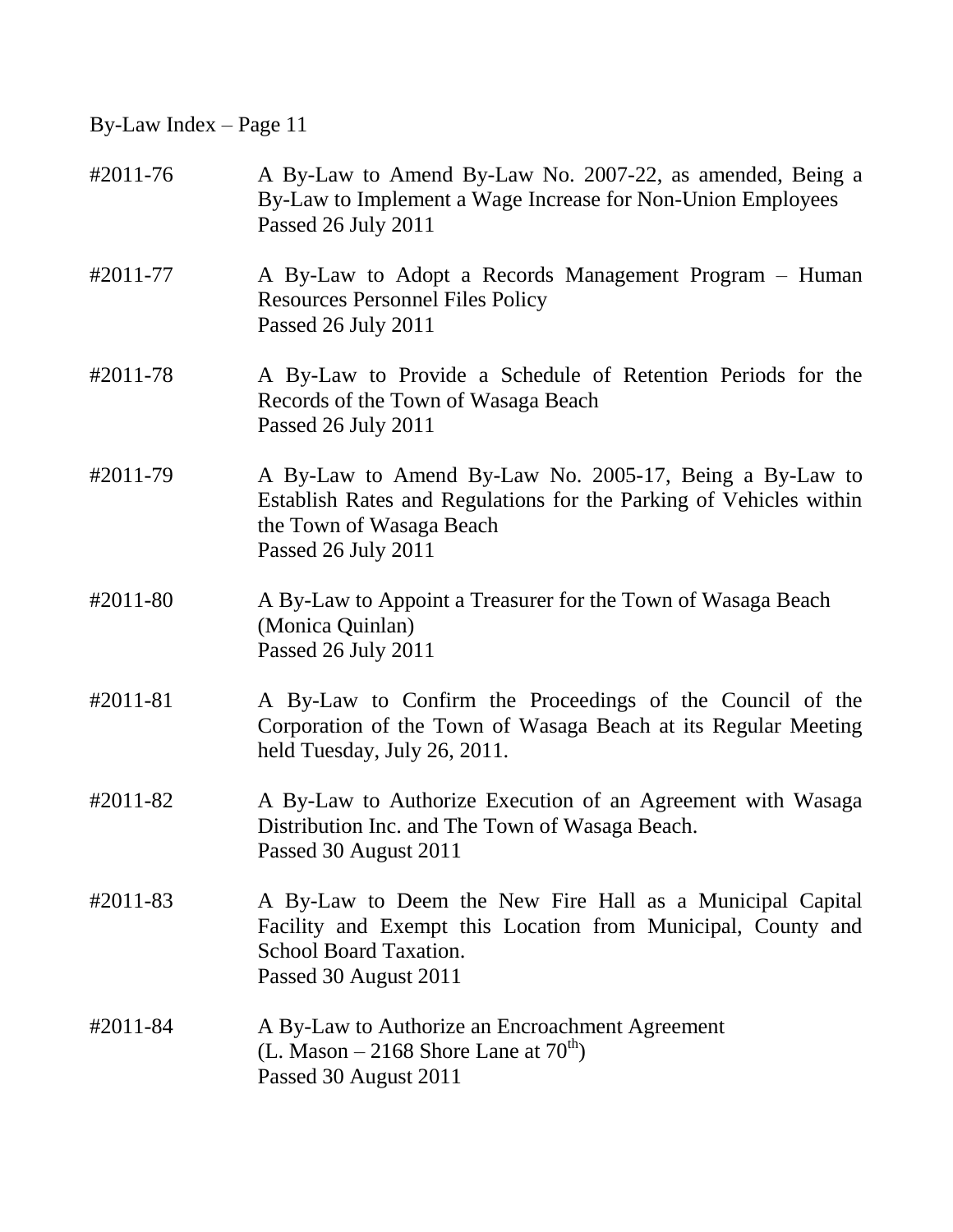| #2011-85 | A By-Law to Assume the Stormwater Management Pond for Wesley<br>Avenue Subdivision.<br>Passed 30 August 2011                                                                                                                           |
|----------|----------------------------------------------------------------------------------------------------------------------------------------------------------------------------------------------------------------------------------------|
| #2011-86 | A By-Law to Deem Parts of Plan 825, Town of Wasaga Beach,<br>County of Simcoe, Not to Be A Registered Plan of Subdivision.<br>(McCormack – James Avenue)<br>Passed 30 August 2011                                                      |
| #2011-87 | A By-Law to Confirm the Proceedings of the Council of the<br>Corporation of the Town of Wasaga Beach at its Regular Meeting<br>held Tuesday, August 30, 2011.                                                                          |
| #2011-88 | A By-Law to Authorize the Mayor and Clerk to Execute an<br>Addendum to an Agreement between the Corporation of the Town of<br>Wasaga Beach and Caithkin Treatment Foster Homes for Use of<br>Youth Centre.<br>Passed 13 September 2011 |
| #2011-89 | A By-Law to Amend Town of Wasaga Beach Comprehensive<br>Zoning By-Law No. 2003-60, As Amended.<br>(Gross Vehicle Weight, 8000 vehicle empty)<br>Passed 13 September 2011                                                               |
| #2011-90 | A By-Law to Authorize Execution of a Site Sharing Licence<br>Agreement with Rogers Communications Inc. and the Town of<br>Wasaga Beach<br>(Tower at new Fire Hall – 950 RRW)<br>Passed 13 September 2011                               |
| #2011-91 | A By-Law to Adopt an Amendment to the Town of Wasaga Beach<br><b>Official Plan</b><br>(Jell-e-bean Campground Hwy 26)<br>Passed 13 September 2011                                                                                      |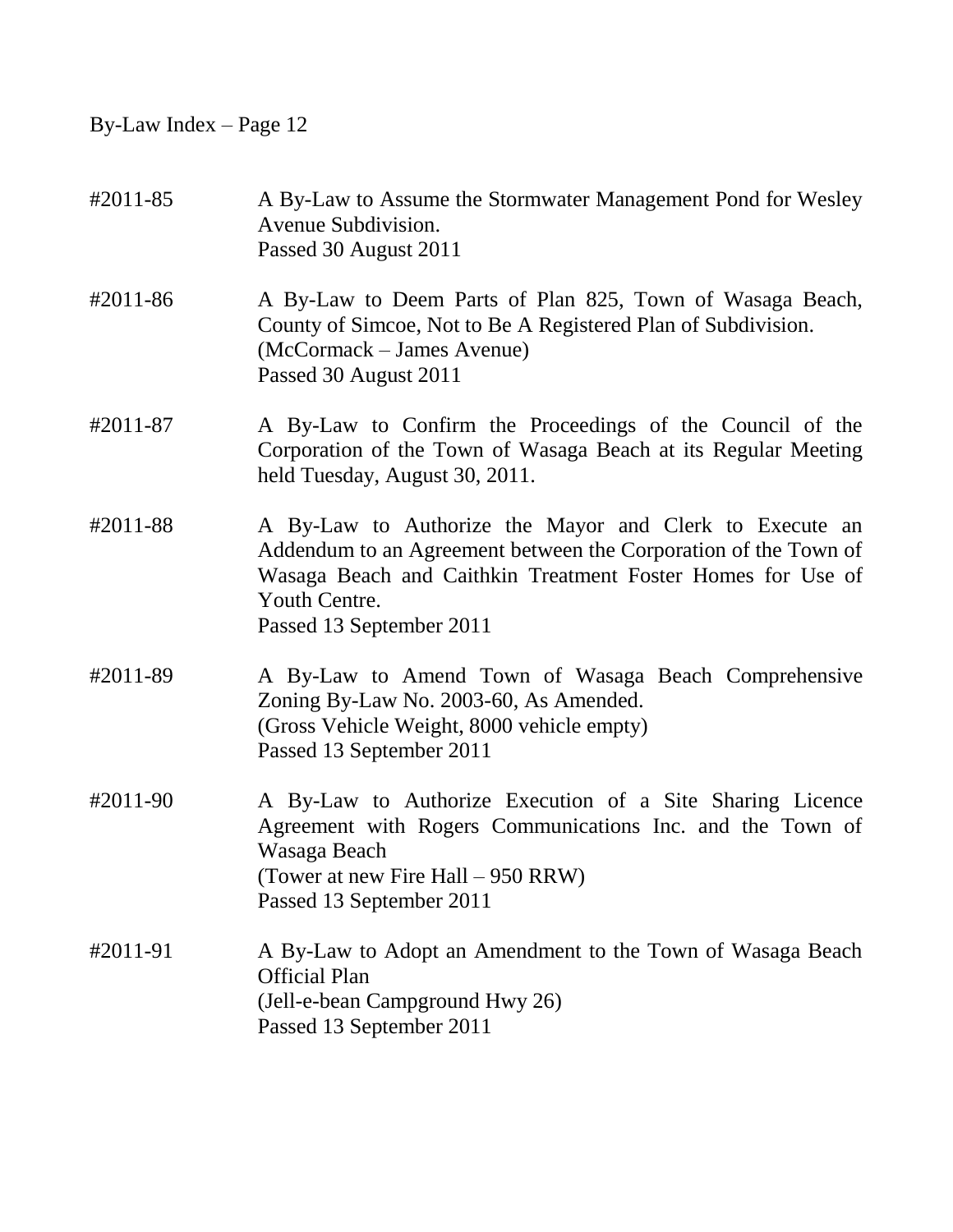| #2011-92 | A By-Law to Amend Town of Wasaga Beach Comprehensive<br>Zoning By-Law No. 2003-60, as Amended.<br>(Jell-e-bean Campground Hwy 26)                                                                                                                                                             |
|----------|-----------------------------------------------------------------------------------------------------------------------------------------------------------------------------------------------------------------------------------------------------------------------------------------------|
| #2011-93 | A By-Law to Confirm the Proceedings of the Council of the<br>Corporation of the Town of Wasaga Beach at its Regular Meeting<br>held Tuesday, September 13, 2011.                                                                                                                              |
| #2011-94 | A By-Law to Authorize the Mayor and Clerk to Execute Agreements<br>and Documents Regarding the Sale of Land<br>(1746488 Ontario Inc. - S. Molella - $18^{th}$ & Dunkerron)<br>Passed 27 September 2011                                                                                        |
| #2011-95 | A By-Law to Confirm the Proceedings of the Council of the<br>Corporation of the Town of Wasaga Beach at its Regular Meeting<br>held Tuesday, September 27, 2011.                                                                                                                              |
| #2011-96 | A By-Law to Exempt Certain Lands from Part Lot Control Pursuant<br>to Section 50(7) of The Planning Act, in respect of Lands described<br>as Block 8 and Block 11, Registered Plan 51M-798, in the Town of<br>Wasaga Beach, County of Simcoe<br>(Blueberry Village)<br>Passed 11 October 2011 |
| #2011-97 | A By-Law to Deem Parts of Plan 687, Town of Wasaga Beach, Not<br>To Be A Registered Plan of Subdivision<br>(Palombo – Shore Lane)<br>Passed 11 October 2011                                                                                                                                   |
| #2011-98 | A By-Law to Adopt an Amendment to the Town of Wasaga Beach<br><b>Official Plan</b><br>(Stonebridge Extension – OPA 27)<br>Passed 11 October 2011                                                                                                                                              |
| #2011-99 | A By-Law to Appoint a Municipal Law Enforcement Officer for the<br>Town of Wasaga Beach<br>(Kevin Harrod)<br>Passed 11 October 2011                                                                                                                                                           |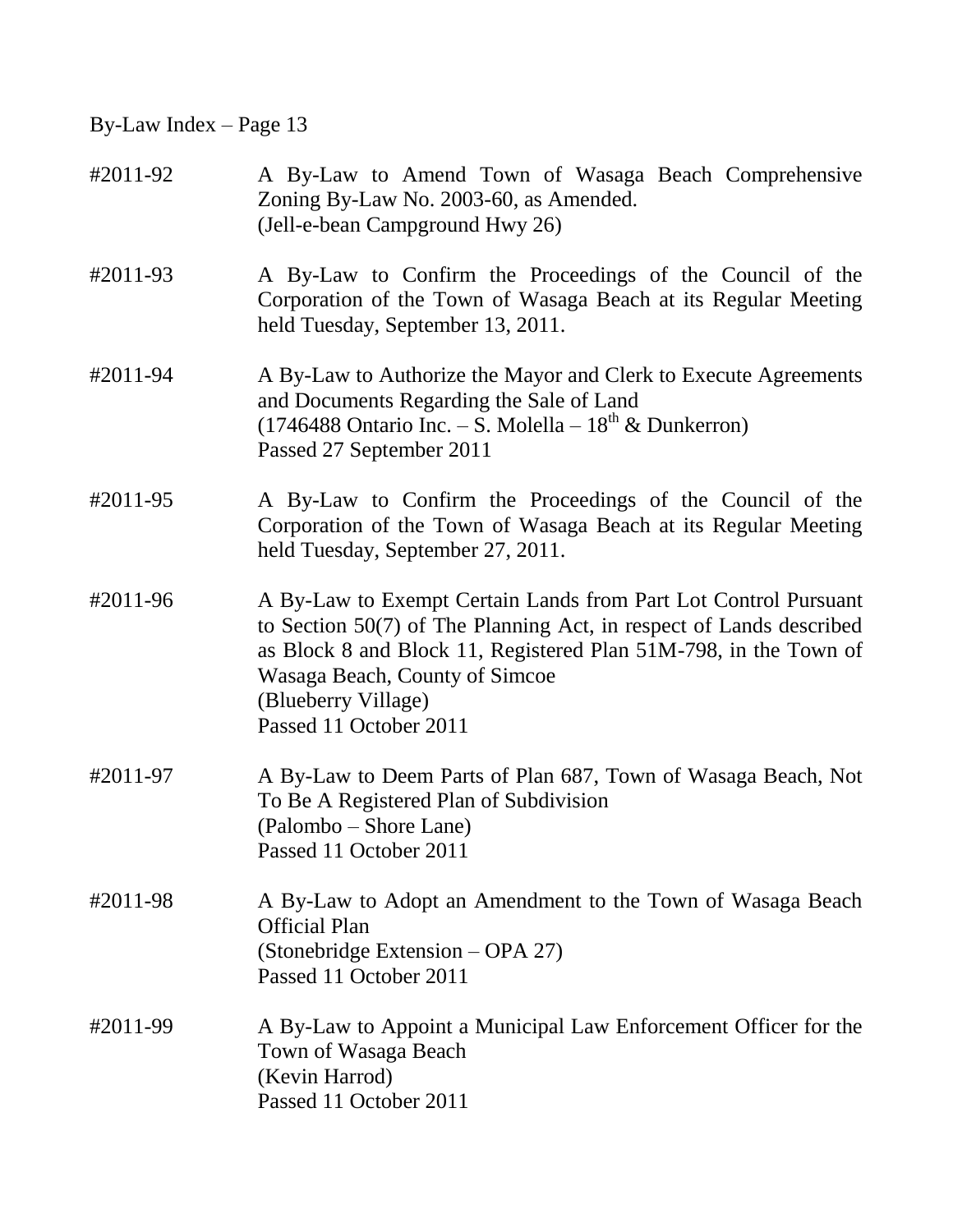| #2011-100 | A By-Law to Confirm the Proceedings of the Council of the<br>Corporation of the Town of Wasaga Beach at its Regular Meeting<br>held Tuesday, October 11, 2011.                                                                   |
|-----------|----------------------------------------------------------------------------------------------------------------------------------------------------------------------------------------------------------------------------------|
| #2011-101 | A By-Law to Adopt a Policy for Tangible Capital Assets<br>Passed 25 October 2011                                                                                                                                                 |
| #2011-102 | A By-Law to Authorize the Execution of a Tax Arrears Extension<br>Agreement<br>(Wendy Mae Fox)<br>Passed 25 October 2011                                                                                                         |
| #2011-103 | A By-Law to Amend By-Laws #2009-23 and #2010-62<br>(Waste Water Utility)<br>Passed 25 October 2011                                                                                                                               |
| #2011-104 | A By-Law to Authorize The Mayor and Clerk to Execute a<br>Memorandum of Understanding Agreement between the Corporation<br>of the Town of Wasaga Beach and Dr. James McInnis for a Medical<br>Practice<br>Passed 25 October 2011 |
| #2011-105 | A By-Law to Confirm the Proceedings of the Council of the<br>Corporation of the Town of Wasaga Beach at its Regular Meeting<br>held Tuesday, October 25, 2011.                                                                   |
| #2011-106 | A By-Law to Adopt Heritage Merit and Appreciation Program<br>Guidelines for the Town of Wasaga Beach<br>Passed 8 November 2011                                                                                                   |
| #2011-107 | A By-Law to Authorize Execution of an Agreement with Hamount<br>Investments Ltd. for the Extension of Stonebridge Boulevard.<br>Passed 8 November 2011                                                                           |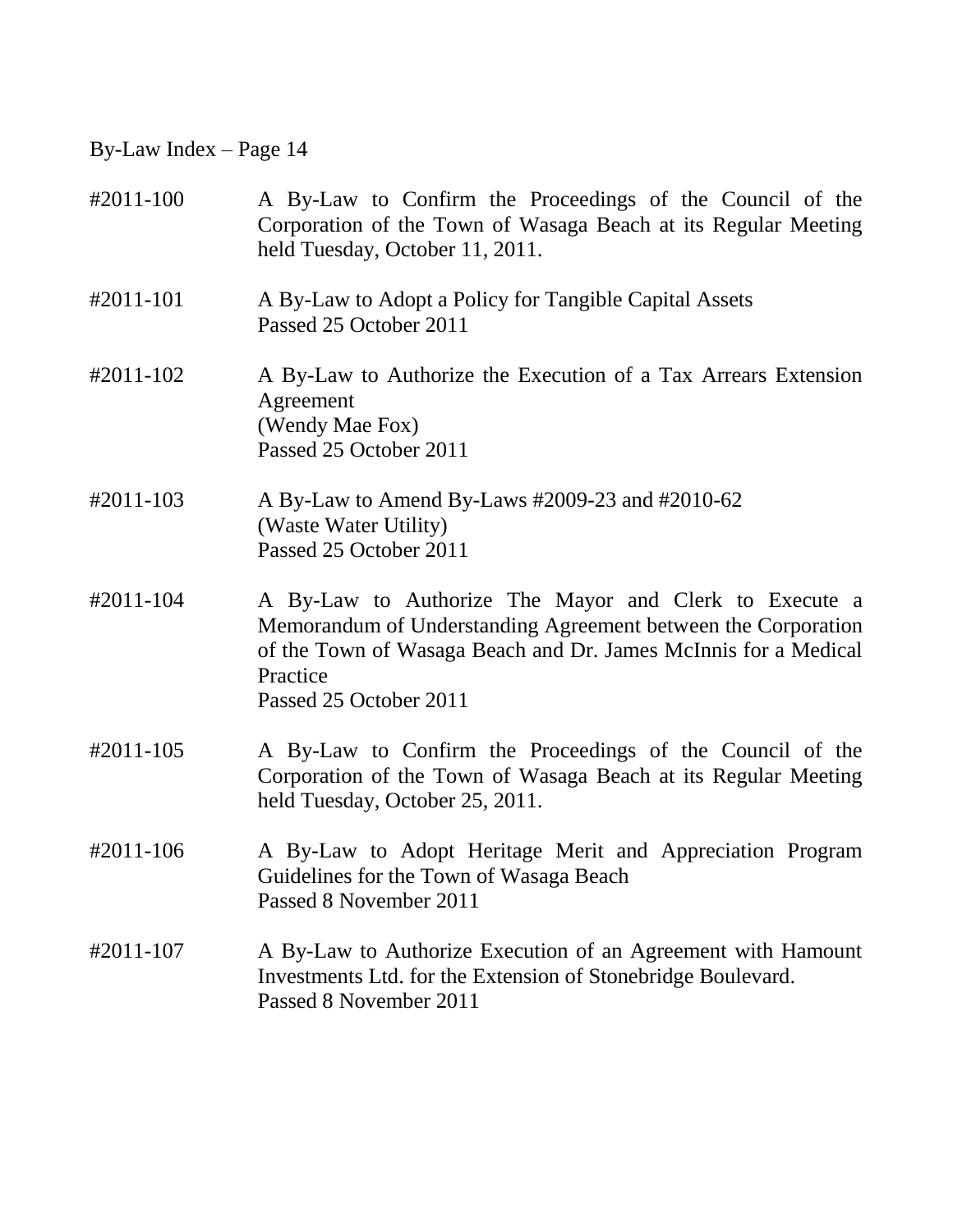| #2011-108 | A By-Law to Exempt Certain Lands from Part Lot Control Pursuant<br>to Section 50(7) of The Planning Act, in Respect of Lands Described<br>as Part of Block 2, Registered Plan 51M-923 in the Town of Wasaga<br>Beach, County of Simcoe<br>(Hamount – Stonebridge Stage 2)<br>Passed 8 November 2011           |
|-----------|---------------------------------------------------------------------------------------------------------------------------------------------------------------------------------------------------------------------------------------------------------------------------------------------------------------|
| #2011-109 | A By-Law to Exempt Parts 1 & 2, Reference Plan 51R-26813, Part<br>of Block 3, Registered Plan 51M-923 in the Town of Wasaga Beach,<br>County of Simcoe, from Part Lot Control Imposed by Section 50(5)<br>of The Planning Act, R.S.O. 1990, C.P. 13.<br>(Hamount – Part of Block 3)<br>Passed 8 November 2011 |
| #2011-110 | A By-Law to Exempt Certain Lands from Part Lot Control Pursuant<br>to Section 50(7) of The Planning Act, in Respect of Lands described<br>as Block 9, Registered Plan 51M-798, in the Town of Wasaga<br>Beach, County of Simcoe<br>(Blueberry Trail / Royal Beech Dr.)<br>Passed 8 November 2011              |
| #2011-111 | A By-Law to Confirm the Proceedings of the Council of the<br>Corporation of the Town of Wasaga Beach at its Regular Meeting<br>held Tuesday, November 8, 2011.                                                                                                                                                |
| #2011-112 | A By-Law to Amend Town of Wasaga Beach Comprehensive<br>Zoning By-Law No. 2003-60, As Amended<br>(J. Donato Construction – Puccini Drive)<br>Passed 22 November 2011                                                                                                                                          |
| #2011-113 | A By-Law to Authorize Execution of a One year Contract with the<br>Electrical Safety Authority and the Town of Wasaga Beach<br>Passed 22 November 2011                                                                                                                                                        |
| #2011-114 | A By-Law to Appoint the Board of Directors of Geosands Inc. and<br>its Subsidiaries, Wasaga Distribution Inc. and Wasaga Resource<br>Services Inc.<br>Passed 22 November 2011                                                                                                                                 |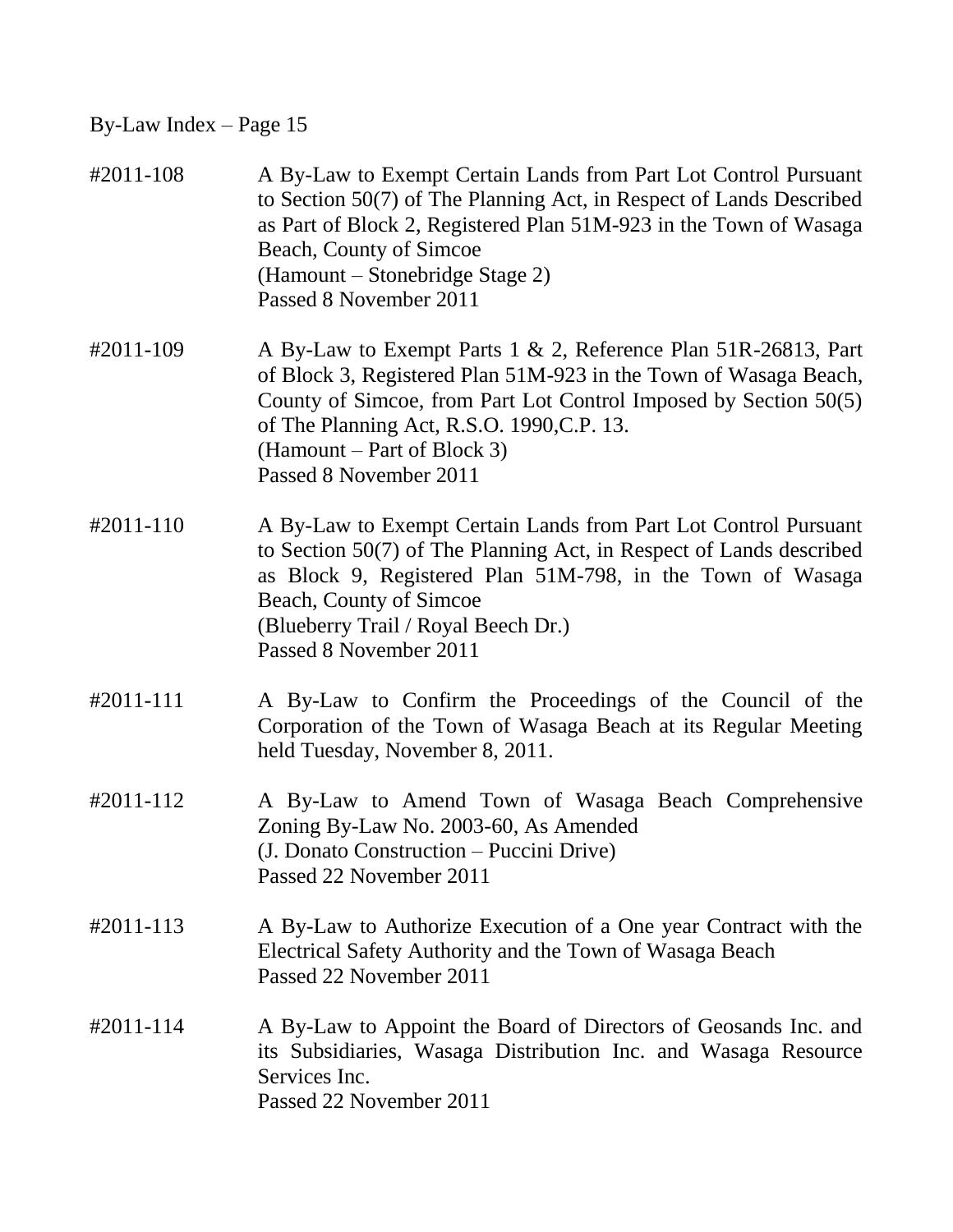| #2011-115 | A By-Law to Confirm the Proceedings of the Council of the<br>Corporation of the Town of Wasaga Beach at its Regular Meeting<br>held Tuesday, November 22, 2011                                                         |
|-----------|------------------------------------------------------------------------------------------------------------------------------------------------------------------------------------------------------------------------|
| #2011-116 | A By-Law to Adopt the Estimates of All Sums Required For All<br>Municipal Purposes During the Year 2012<br>(2012 Municipal Budget)<br>Passed 13 December 2011                                                          |
| #2011-117 | A By-Law to Impose Charges for Water and Sewer Servicing And<br>To Authorize Financing of the Costs of the Said Capital Works<br>(Klondike Park Rd. between Golf Course Rd. & Shaw St. w/s)<br>Passed 13 December 2011 |
| #2011-118 | A By-Law to Adopt Terms of Reference for the Town of Wasaga<br><b>Beach Committee of Adjustment</b><br>Passed 13 December 2011                                                                                         |
| #2011-119 | A By-Law to Amend Town of Wasaga Beach Comprehensive<br>Zoning By-Law No. 2003-60, As Amended<br>(Stonebridge – Building $2$ – Block 11, Blocks 30 & 31)<br>Passed 13 December 2011                                    |
| #2011-120 | A By-Law to Adopt an Amendment to the Town of Wasaga Beach<br>Official Plan (OPA #28) West End Natural Heritage Review<br>Passed 13 December 2011                                                                      |
| #2011-121 | A By-Law to Repeal By-Law No. 2007-86, Being a By-Law to<br>Appoint a Municipal Law Enforcement and Property Standards<br>Officer (Ann Adams)<br>Passed 13 December 2011                                               |
| #2011-122 | A by-Law to Repeal By-Law No. 2008-10, Being a By-Law to<br>Appoint a Business Licensing Officer (Karren Kilpatrick)<br>Passed 13 December 2011                                                                        |